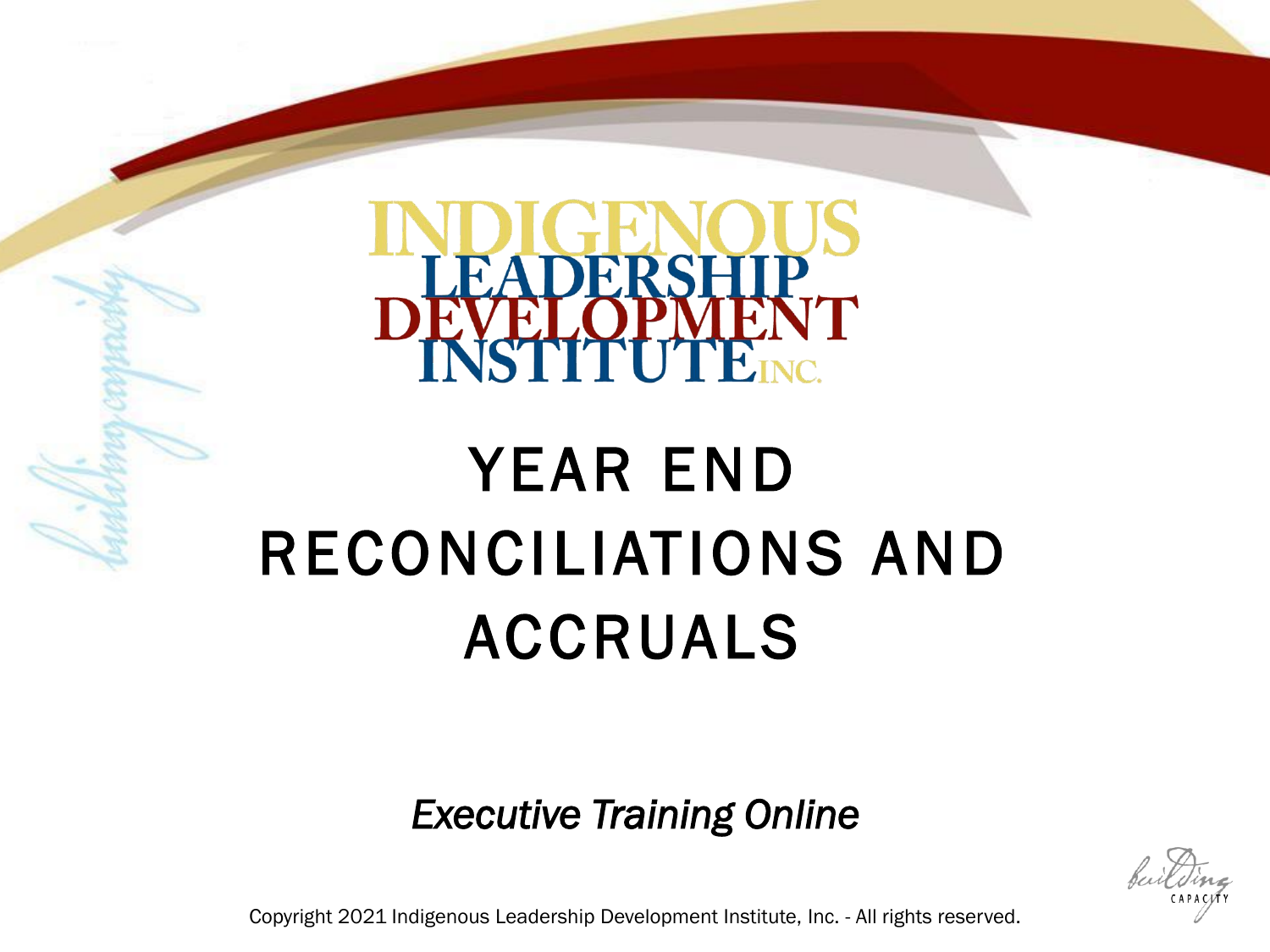### BANK RECONCILIATION

- ➢ Matching transactions in the accounting statements to bank statements – as a verification process
- ➢ Records aren't accurate until all bank accounts are reconciled
- ➢ Review uncleared transactions and reverse the ones that are no longer outstanding
- $\triangleright$  Same process applies to credit card reconciliations
- ➢ Example

624<br>A Ç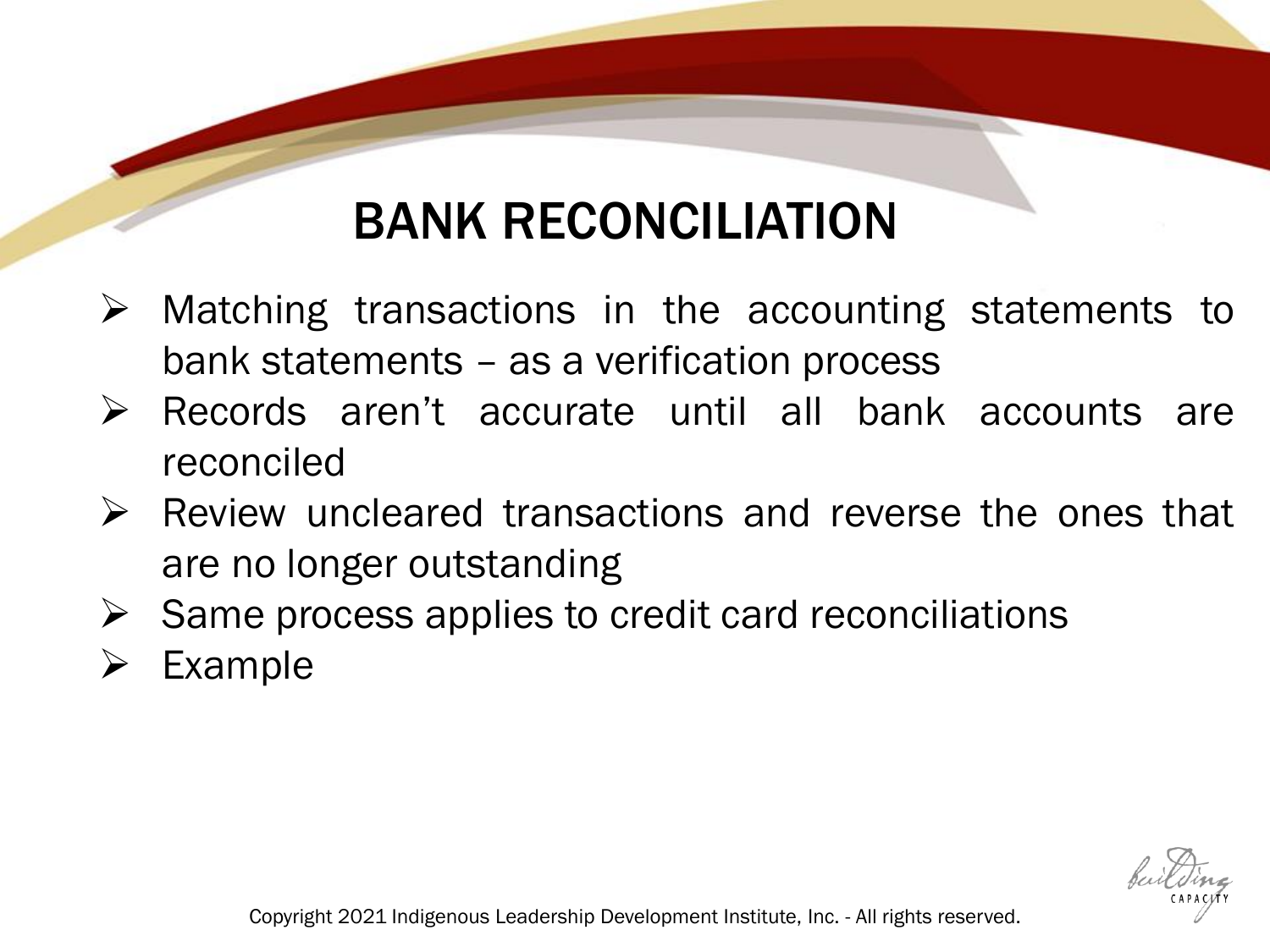#### BANK RECONCILIATION TIPS

- Best process is to reconcile on at least a monthly basis
- Use direct download function for bank transactions in your software
- If can't find a discrepancy, step away and come back the next day
- Use deposit and withdrawal totals when looking for a discrepancy
- Outstanding cheques are stale dated if older than 6 months

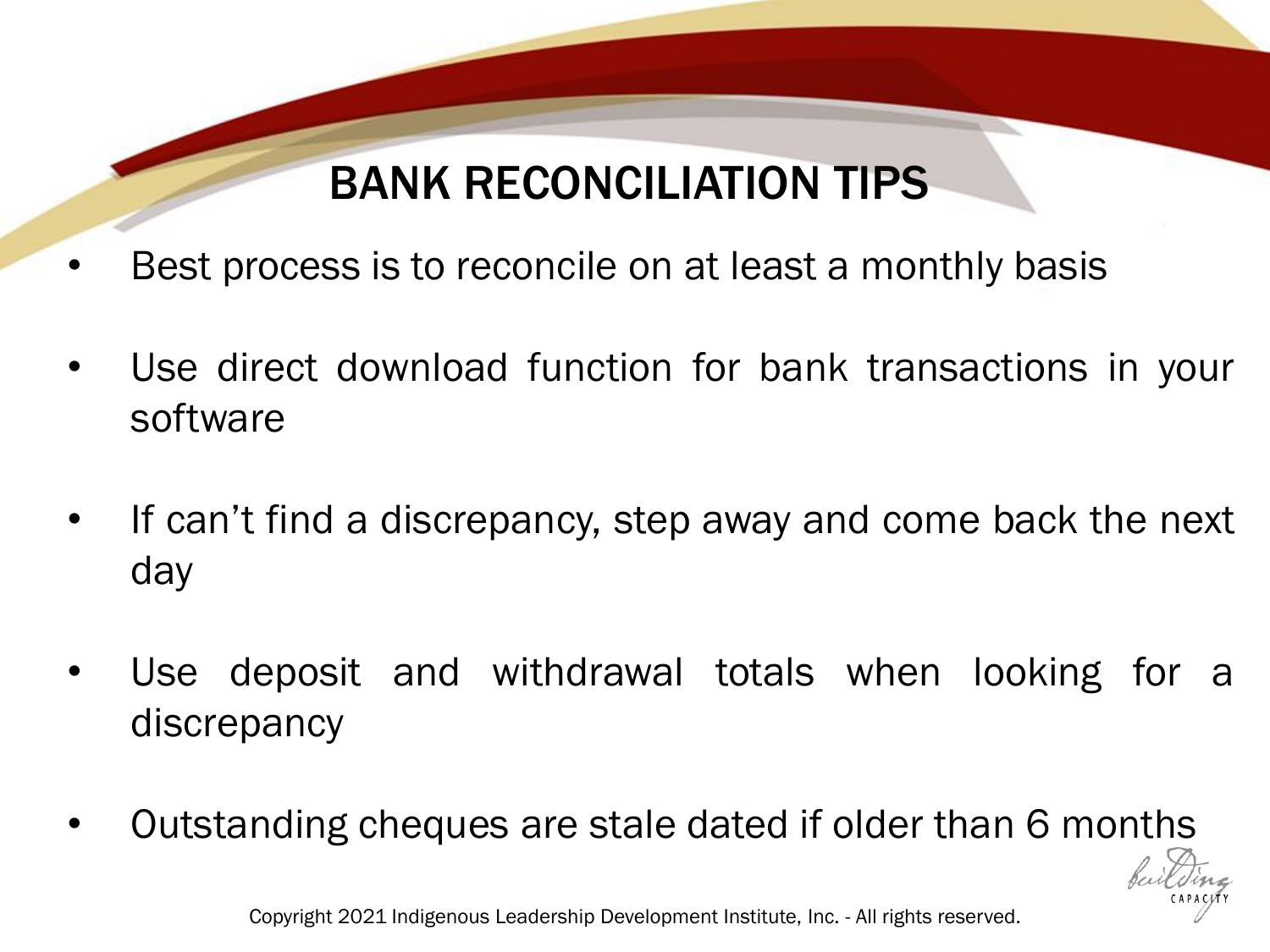## REVENUE RECONCILIATION

- ➢ Obtain revenue confirmation from ISC, CMHC, province and other funders and compare amounts in accounting records to confirmation amounts for every program
- ➢ Investigate and adjust discrepancies, amounts in records should agree to confirmations
- ➢ Discrepancies are normally from allocating to a wrong program
- ➢ Create accruals/receivables for amounts not yet received at year-end
- $\triangleright$  Get program managers to review their programs and confirm all the funding is accounted for
- **Example**

694<br>A Ç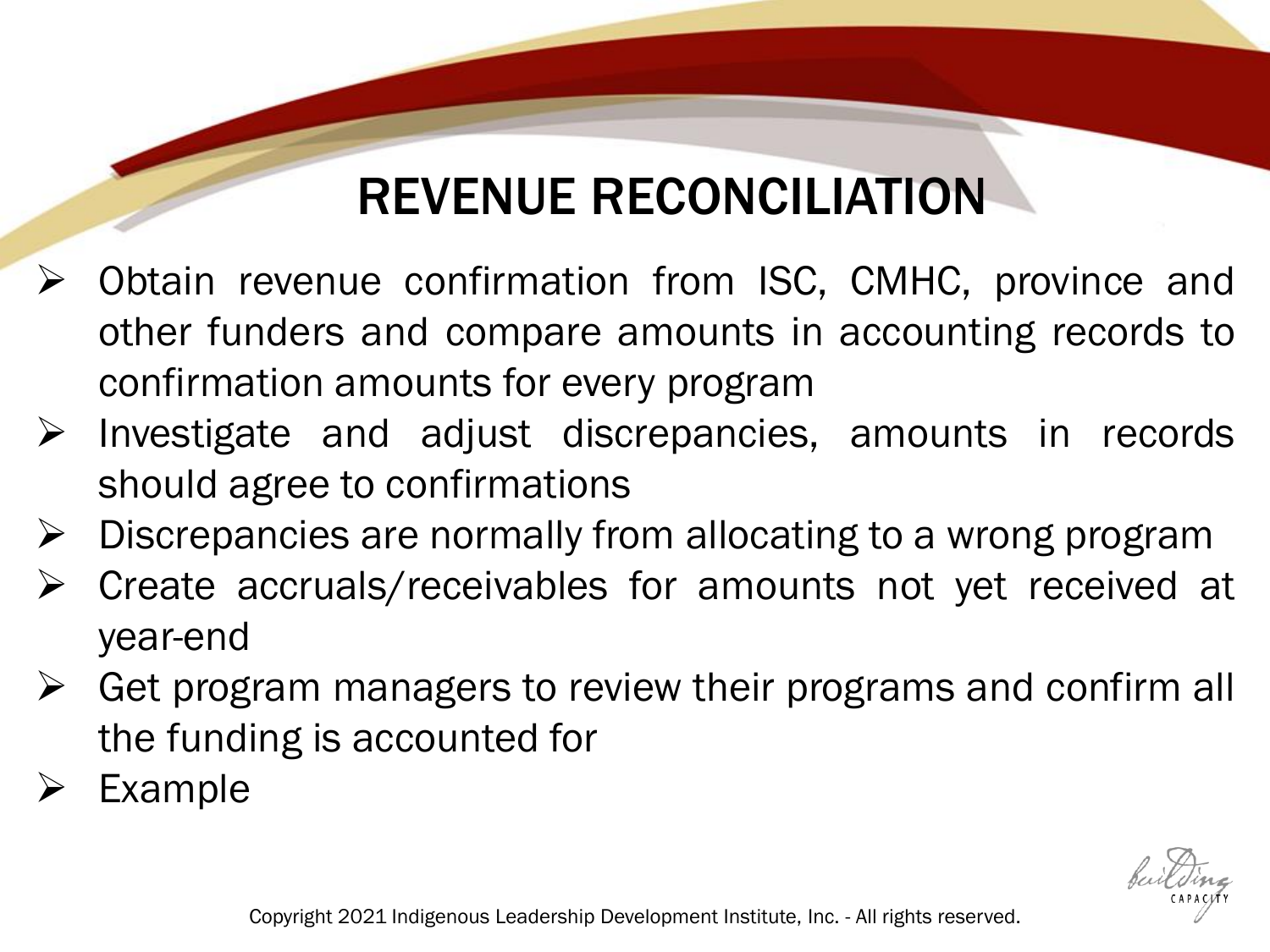#### LOANS BETWEEN PROGRAMS

- ➢ Normally tracked in due to/from accounts, as loans or AR/AP
- $\triangleright$  Loan amounts should agree in both the lending and receiving program: if social assistance lent \$50,000 to the band, SA should show a loan receivable of \$50,000 and the band loan payable of 50,000
- ➢ Compare loan balances in both programs, investigate and reconcile discrepancies – print out GL/transaction list and match every transaction
- $\triangleright$  It's a good practice to repay all loans from other programs by the year-end

674<br>A Ç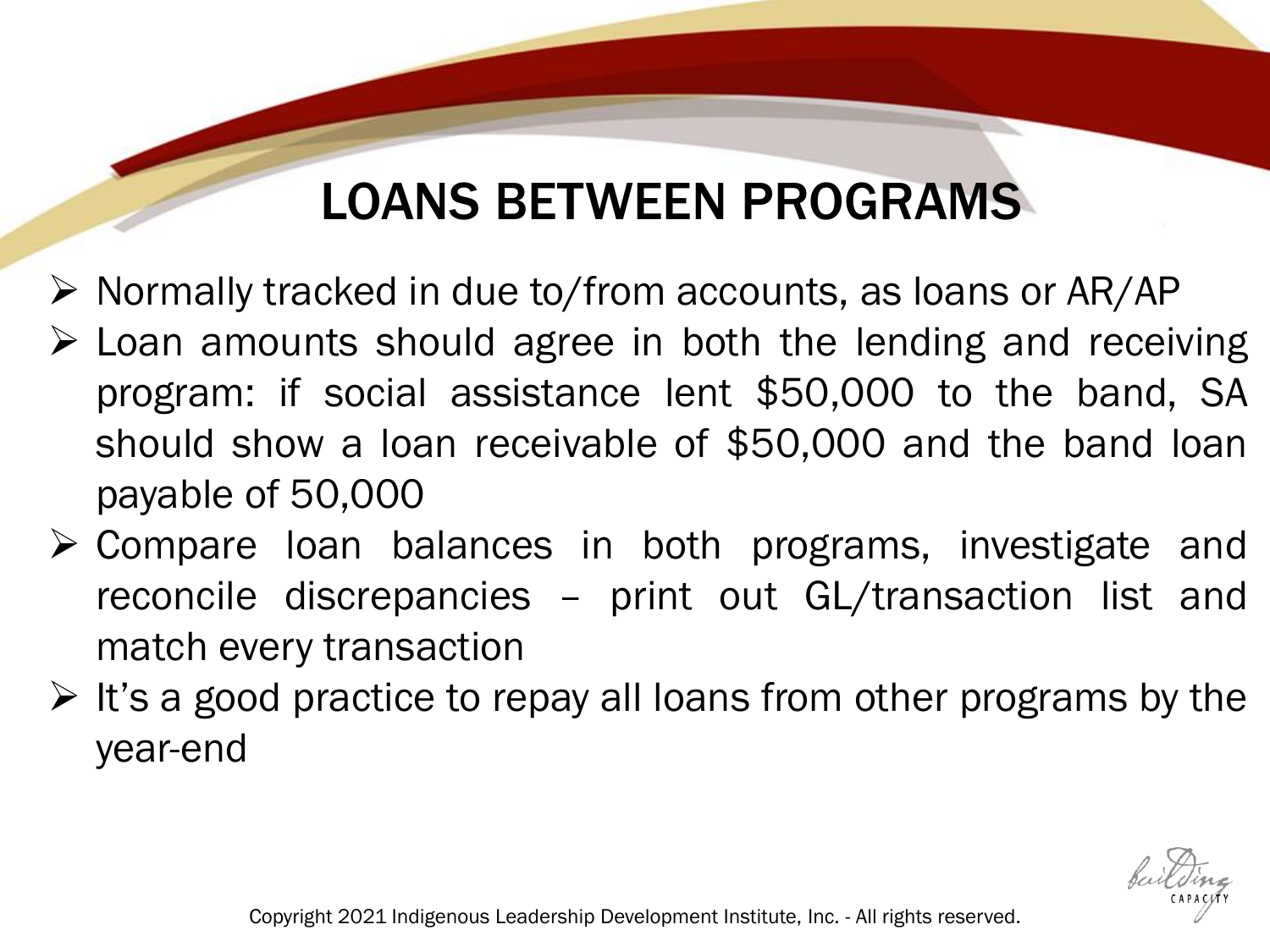#### PAYROLL ADVANCES

- ➢ Normally recorded in a separate account (receivable) on the balance sheet, includes advances and repayments
- ➢ At year-end we need to produce a list of employees and amounts they owe for advances
- ➢ Start with the total balance of the employee advances account. If it's a credit balance (meaning we owe the employees) it's likely an error and needs to be adjusted to wages (debit employee advances/credit wages)
- ➢ Review transactions in the account and prepare a list of employees that still owe at year-end
- $\triangleright$  If no longer employed and can't collect the advances write off to wages (debit wages/credit employee advances)

694<br>A Ç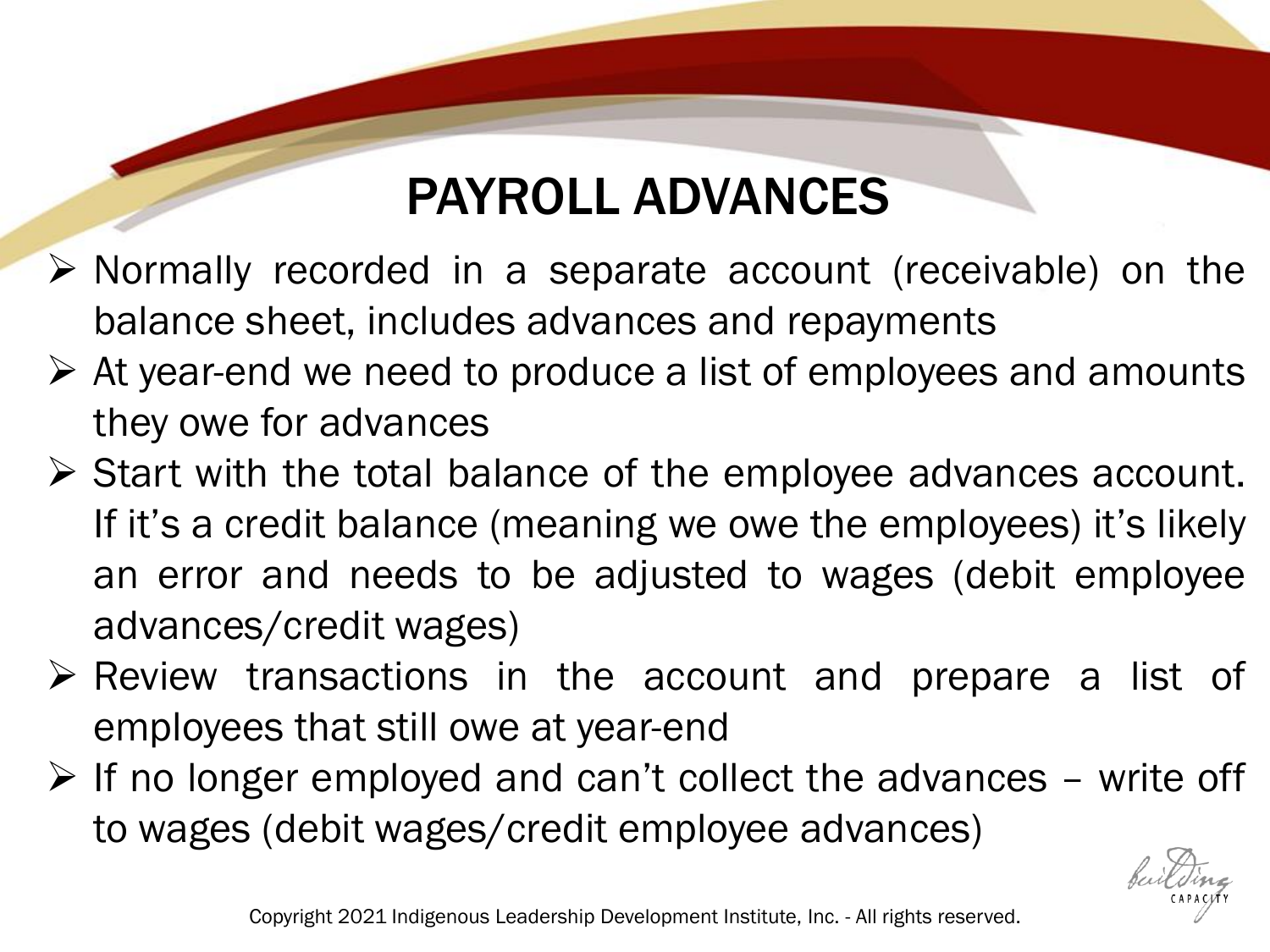### PAYROLL ADVANCES - CONTINUED

- ➢ Consider exporting to Excel, sorting by name and eliminating amounts repaid so only outstanding amounts are left
- $\triangleright$  It's a good practice to have all employee advances repaid by the year-end

674<br>A Ç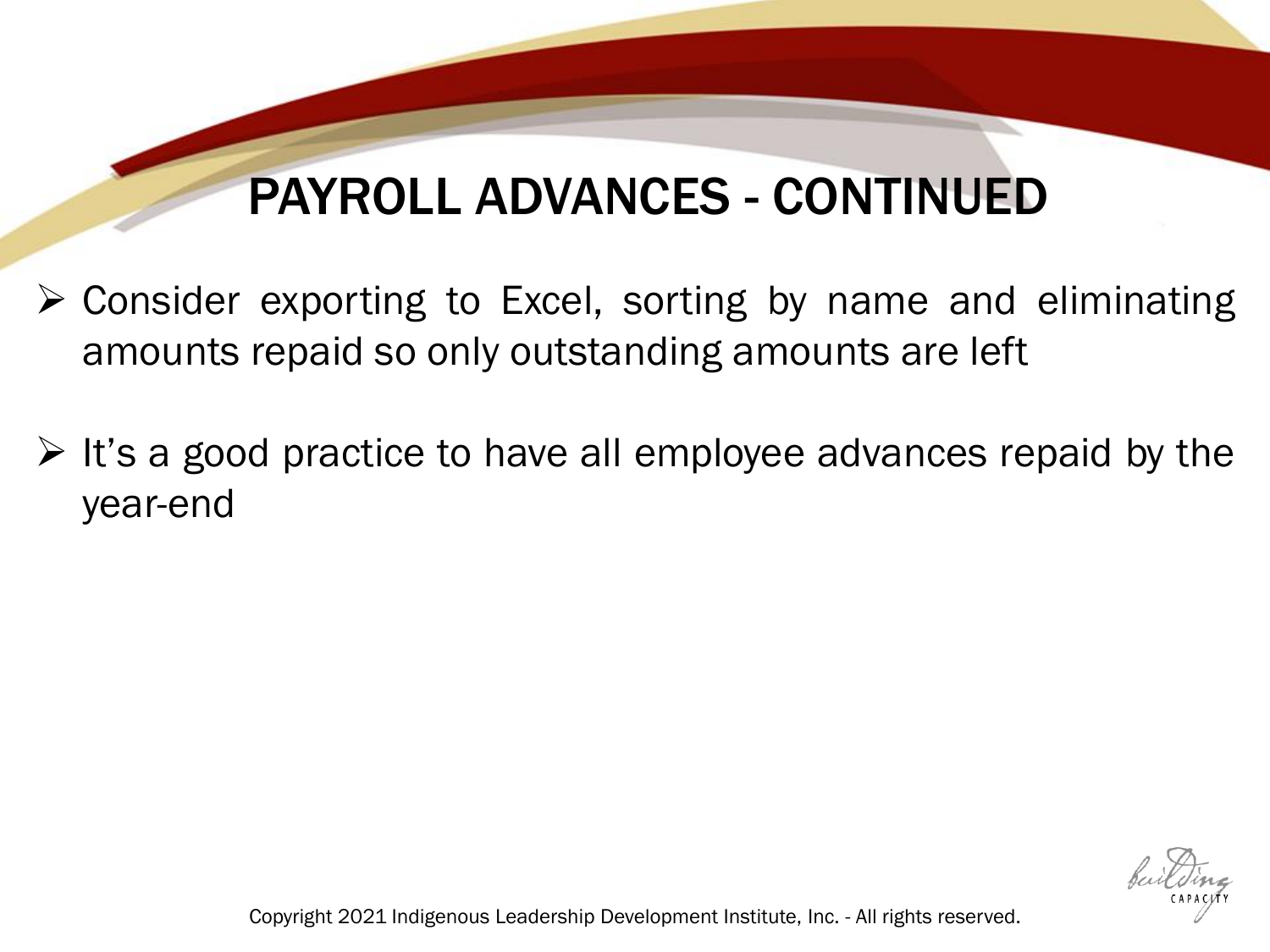#### ACCOUNTS PAYABLE

- ➢ Review bills received and payments after the year-end. Do any of them belong to year-end?
- ➢ Record bills that belong to year-end with a March 31 or earlier date. If haven't received a bill, can record an accrual – debit expense/credit accrued liabilities. Accrued AP should be reversed on April 1 because actual bills will be recorded when received.

694<br>A Ç